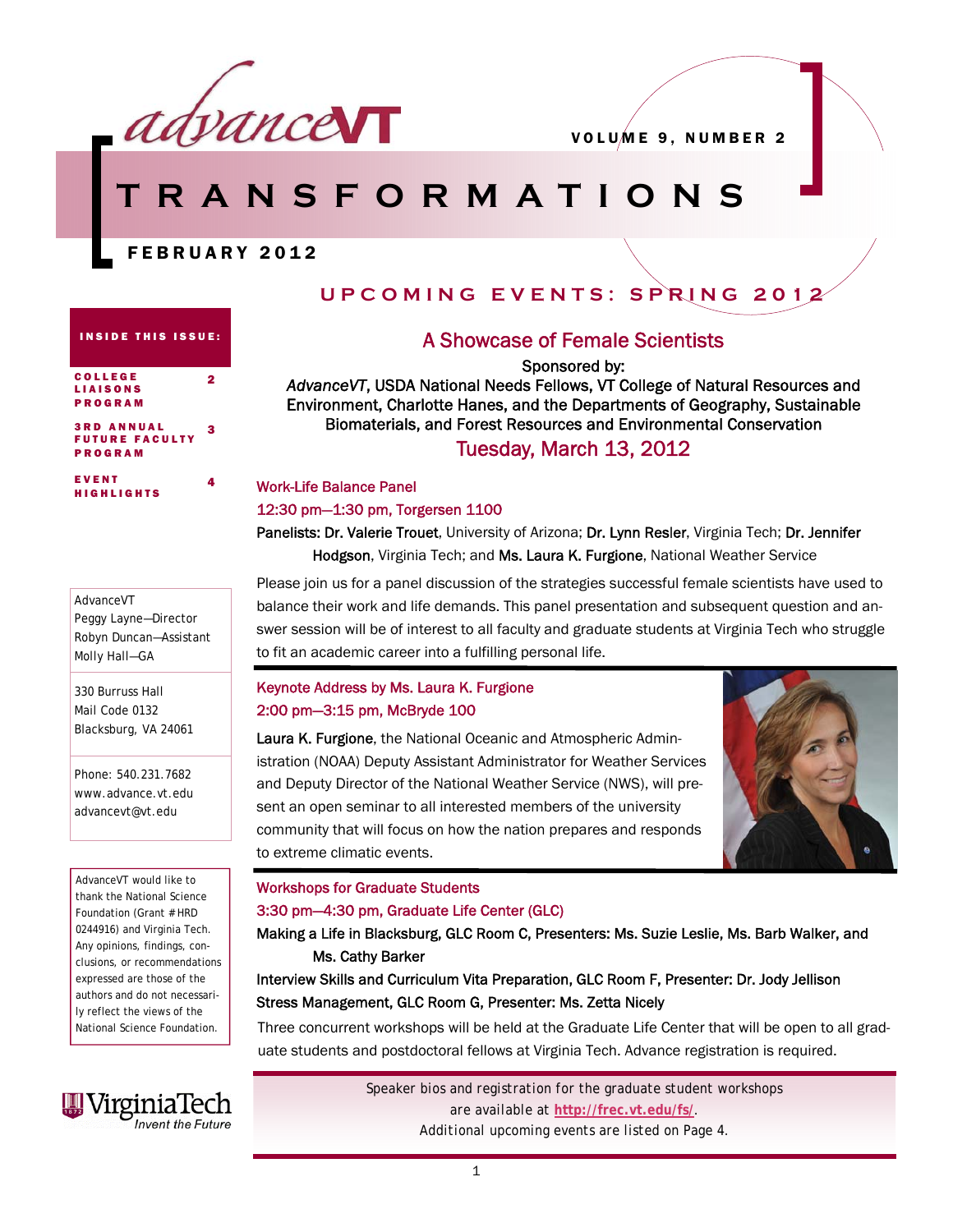# **TRANSFORMATIONS**

# COLLEGE LIAISONS PROGRAM EXPANDS TO ALL **ACADEMIC COLLEGES AT VIRGINIA TEC**

In 2006, college liaisons were established for the Colleges of Science and Engineering with funding from Virginia Tech's National Science Foundation ADVANCE grant. College liaisons are Virginia Tech faculty members and administrators who enhance the faculty search process by meeting with candidates to discuss work/life policies such as "extend the clock" and modified duties. Over the past few years, liaisons from the College of Science and College of Engineering have met with nearly every candidate in their respective colleges, both male and female, to not only inform them of the work/life resources available at Virginia Tech but to answer candidate questions. Since college liaisons do not serve as members of faculty search committees, the program provides candidates with an opportunity to discuss potentially sensitive issues with someone who is not directly involved in the hiring process.

*"Countless times, I've had candidates say they were impressed with the breadth of policies for faculty and that many other places they're interviewing don't have as progressive of policies/programs as we do. Even though not all of the candidates end up coming here, hopefully they'll spread the word about our faculty policies/programs to others after visiting, in addition to positive things they learned about the department and research programs. I think it's important to be aware of this type of outcome/benefit from the liaison role as well." — AdvanceVT college liaison* 

Based on the success of this initiative in the Colleges of Science and Engineering, the Office of the Provost and deans of the colleges are currently working to expand the college liaisons program to all of the university's academic colleges. Since the fall of 2011, staff members from the Office of the Provost have been meeting with the college deans and designated college liaisons (listed below) to discuss their needs and expectations. While some of the newly designated college liaisons have already begun meeting with candidates participating in 2011-2012 faculty searches, others will begin meeting with candidates in 2012-2013. For more information about the college liaisons program, contact Ellen Plummer at eplummer@vt.edu.

### 2011-2012 College Liaisons

| College                           | Liaison              | <b>Title</b>                                                                      |
|-----------------------------------|----------------------|-----------------------------------------------------------------------------------|
| Agriculture and Life Sciences     | Jay Williams         | Professor, Human Nutrition, Foods, and Exercise                                   |
| Architecture and Urban Studies    | Sonia Hirt           | Associate Professor, School of Public and<br>International Affairs                |
| <b>Business</b>                   | Kay Hunnings         | Associate Dean for Administration                                                 |
| Engineering                       | Eileen Van Aken      | Professor and Associate Department Head,<br>Industrial and Systems Engineering    |
| Engineering                       | Marie Paretti        | Associate Professor, Engineering Education                                        |
| Liberal Arts and Human Sciences   | Debby Stoudt         | Professor and Associate Dean, Academic Policies<br>and Procedures                 |
| Natural Resources and Environment | <b>Bob Smith</b>     | Professor and Associate Dean for Engagement                                       |
| Science                           | Nancy Ross           | Professor and Associate Dean for Research,<br>Graduate Studies, and Outreach      |
| <b>Veterinary Medicine</b>        | Karen Inzana         | Professor and Associate Department Head,<br><b>Small Animal Clinical Sciences</b> |
| <b>Veterinary Medicine</b>        | <b>Terry Swecker</b> | Professor and Associate Department Head,<br>Large Animal Clinical Sciences        |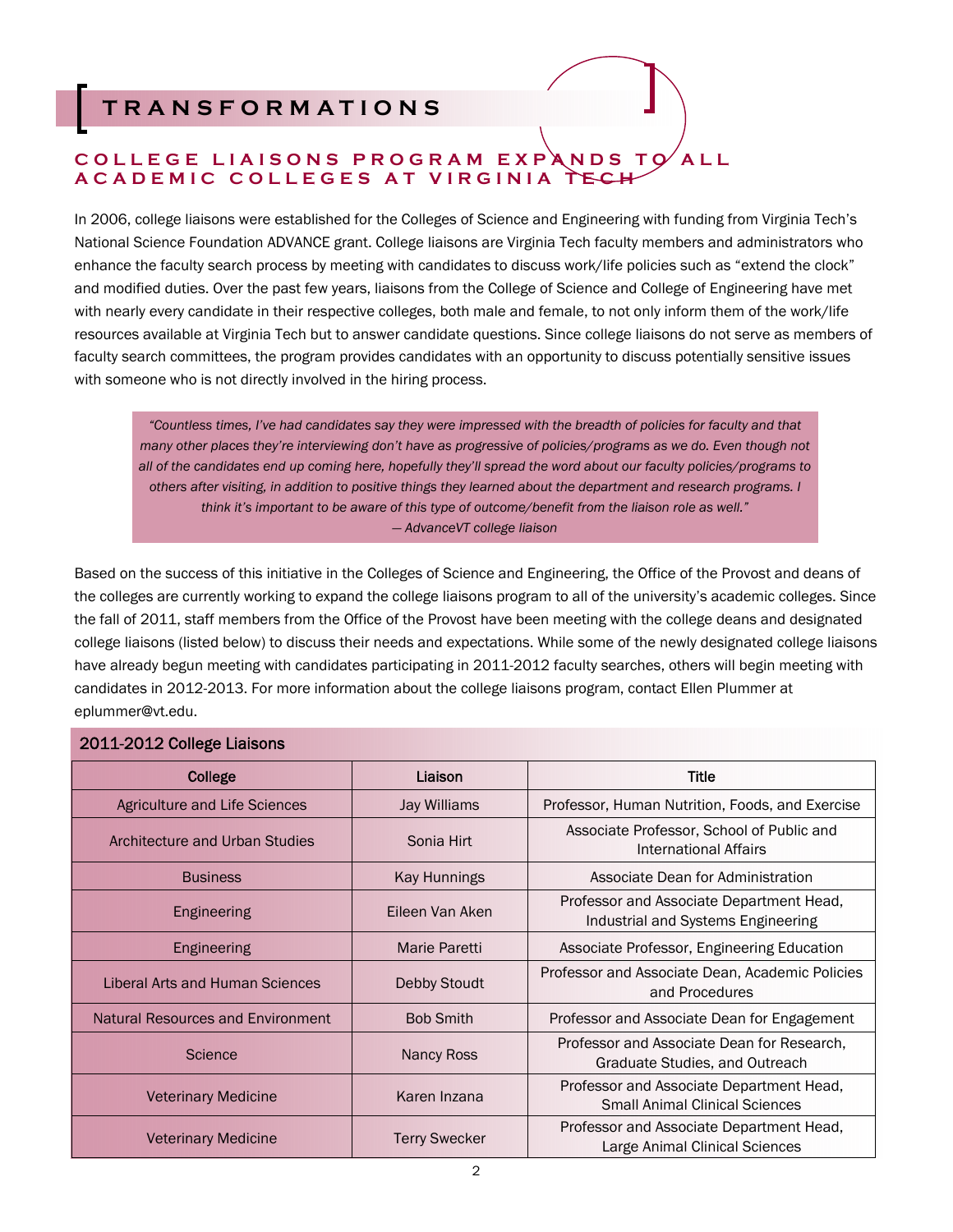# **VOLUME 9, NUMBER 2**

# **3RD ANNUAL FUTURE FACULTY PROGRAM**

On January 9-12, 2012, Virginia Tech hosted its third annual Future Faculty Program. This initiative was a recommendation of the university's Task Force on Race and the Institution and was developed with funding from the Office of the Provost. The Future Faculty Program is designed to enhance the faculty pipeline by developing relationships with prospective candidates, especially those from groups underrepresented in the professoriate such as minorities and women.



For the 2012 event, 12 doctoral students and postdoctoral scholars from across the country were **wide range of audi**invited to the Blacksburg campus to learn more about Virginia Tech and preparing for faculty positions. In addition to these participants from external institutions, 12 Virginia Tech doctoral students and postdoctoral scholars were also invited to participate. Many of this year's participants were selected from a group of students and scholars nominated by faculty members and departments at Virginia Tech, and comprised a diverse group in terms of gender, race, geographic region, and field of study. The following universities were represented by 2012 Future Faculty participants: Caltech; Clemson University; Duke University; Syracuse University; University of California, Santa Barbara; University of California, Santa Cruz; University of Georgia; University of Mississippi; University of South Carolina; and Yale University.

During their stay at Virginia Tech, participants from external institutions were matched with host departments. This enabled participants to tour research facilities, meet with department heads and faculty members to gain a greater awareness of research and teaching opportunities in their field, and discuss career prospects, research interests, and academic work. Future Faculty participants also had the opportunity to interact with Virginia Tech deans, administrators, and faculty members in sessions such as "Getting Off to a Good Start in a Faculty Career."

The Office of the Provost would like to thank the following departments for hosting 2012 Future Faculty participants from external institutions: Accounting and Information Systems; Agricultural and Applied Economics; Biological Sciences; Building Construction; Chemistry; Chemical Engineering; Engineering Science and Mechanics; English; Food Science and Technology; Management; Marketing; and Science and Technology in Society.

### Future Faculty Program Objectives

 ● Enhance the faculty pipeline by establishing and developing significant meaningful relationships with prospects, especially those from groups underrepresented in the professoriate, such as minorities and women.

 ● Provide the opportunity for prospects to gain a greater awareness of Virginia Tech, which will enhance their ability to envision themselves as members of our community.

**Virginia Tech in preparing, recruiting, and retaining high quality and diverse faculty. To accomplish this mission, programs are designed to facilitate success in scholarship, teaching, engagement, and administration for a ences.** 

*AdvanceVT* **assists** 

**Elements of**  *AdvanceVT* **include: Recruitment and Retention Networking and Mentoring Building a Supportive Community Preparing the Future Professoriate**  *AdvanceVT* **publishes university statistics annually and newsletters during the fall** 

**and spring semesters. To view previous newsletters and university statistics or to obtain information on programs and events, please visit** 

**www.advance.vt.edu**

● Develop a network of faculty candidates who could be recruited for future vacancies.